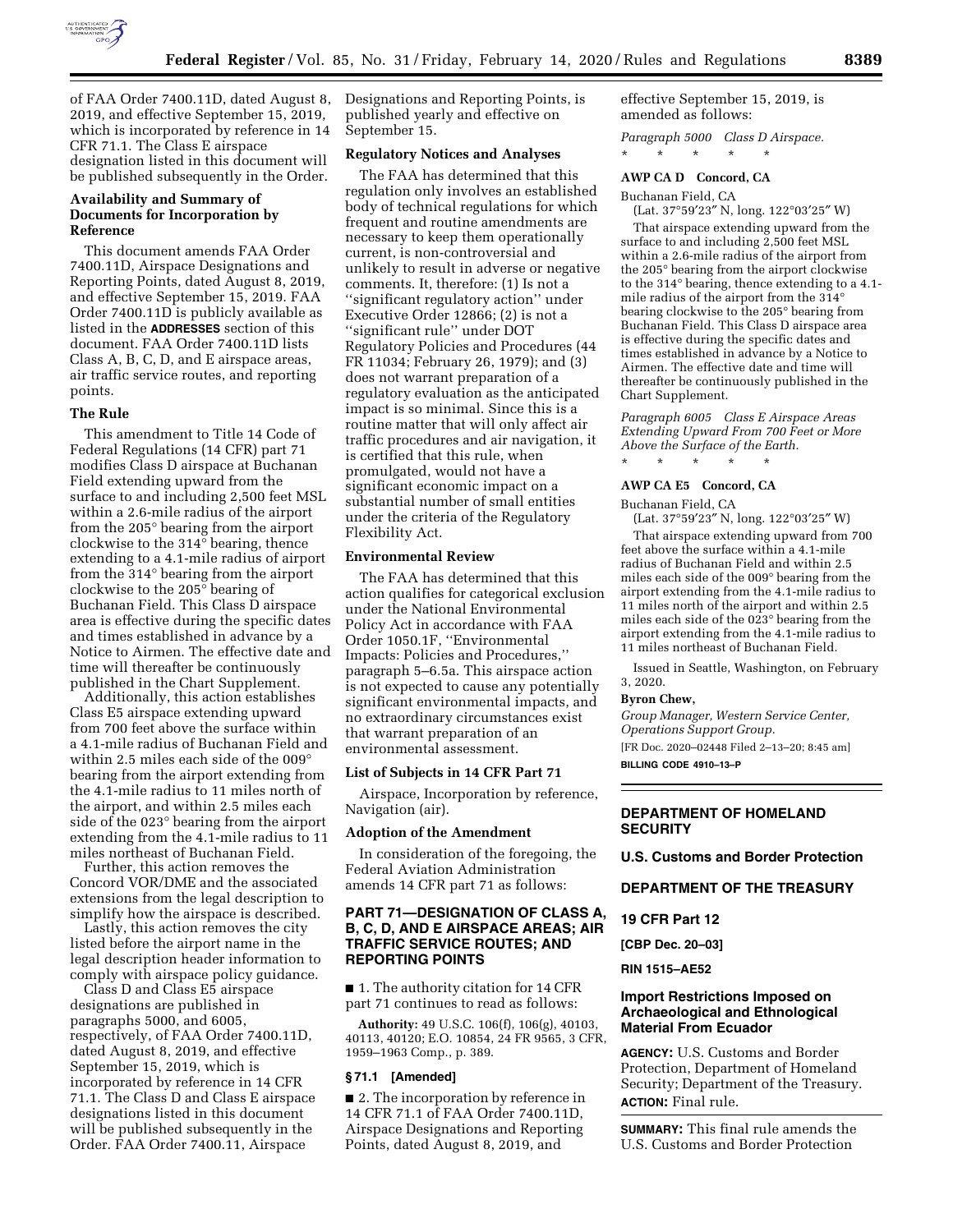(CBP) regulations to reflect the imposition of import restrictions on certain archaeological and ethnological material from Ecuador. These restrictions are being imposed pursuant to an agreement between the United States and Ecuador that has been entered into under the authority of the Convention on Cultural Property Implementation Act. The final rule amends CBP regulations by adding Ecuador to the list of countries which have a bilateral agreement with the United States that imposes cultural property import restrictions. The final rule also contains the designated list that describes the types of archaeological and ethnological material to which the restrictions apply.

**DATES:** Effective February 12, 2020.

**FOR FURTHER INFORMATION CONTACT:** For legal aspects, Lisa L. Burley, Chief, Cargo Security, Carriers and Restricted Merchandise Branch, Regulations and Rulings, Office of Trade, (202) 325– 0300, *[ot-otrrculturalproperty@](mailto:ot-otrrculturalproperty@cbp.dhs.gov) [cbp.dhs.gov.](mailto:ot-otrrculturalproperty@cbp.dhs.gov)* For operational aspects, Genevieve S. Dozier, Management and Program Analyst, Commercial Targeting and Analysis Center, Trade Policy and Programs, Office of Trade, (202) 945– 2942, *[CTAC@cbp.dhs.gov.](mailto:CTAC@cbp.dhs.gov)* 

# **SUPPLEMENTARY INFORMATION:**

#### **Background**

The Convention on Cultural Property Implementation Act, Public Law 97– 446, 19 U.S.C. 2601 *et seq.* (''the Cultural Property Implementation Act'') implements the 1970 United Nations Educational, Scientific and Cultural Organization (UNESCO) Convention on the Means of Prohibiting and Preventing the Illicit Import, Export and Transfer of Ownership of Cultural Property (hereinafter, ''the Convention'' (823 U.N.T.S. 231 (1972))). Pursuant to the Cultural Property Implementation Act, the United States entered into a bilateral agreement with Ecuador to impose import restrictions on certain Ecuadorean archaeological and ethnological material. This rule announces that the United States is now imposing import restrictions on certain archaeological and ethnological material from Ecuador.

### **Determinations**

Under 19 U.S.C. 2602(a)(1), the United States must make certain determinations before entering into an agreement to impose import restrictions under 19 U.S.C. 2602(a)(2). On October 19, 2018, the Assistant Secretary for Educational and Cultural Affairs, United States Department of State, after consultation with and recommendation

by the Cultural Property Advisory Committee, made the determinations required under the statute with respect to certain archaeological and ethnological material originating in Ecuador that are described in the designated list set forth below in this document.

These determinations include the following: (1) That the cultural patrimony of Ecuador is in jeopardy from the pillage of archaeological or ethnological material representing Ecuador's cultural heritage dating from approximately 12,000 B.C. up to 250 years old, including material starting in the Pre-ceramic period and going into the Colonial period (19 U.S.C.  $2602(a)(1)(A)$ ; (2) that the Ecuadorean government has taken measures consistent with the Convention to protect its cultural patrimony (19 U.S.C.  $2602(a)(1)(B)$ ; (3) that import restrictions imposed by the United States would be of substantial benefit in deterring a serious situation of pillage and remedies less drastic are not available (19 U.S.C. 2602(a)(1)(C)); and (4) that the application of import restrictions as set forth in this final rule is consistent with the general interests of the international community in the interchange of cultural property among nations for scientific, cultural, and educational purposes (19 U.S.C. 2602(a)(1)(D)). The Assistant Secretary also found that the material described in the determinations meets the statutory definition of ''archaeological or ethnological material of the State Party'' (19 U.S.C. 2601(2)).

### **The Agreement**

On May 22, 2019, the United States and Ecuador entered into a bilateral agreement, ''Memorandum of Understanding between the Government of the United States of America and the Government of the Republic of Ecuador Concerning the Imposition of Import Restrictions on Categories of Archaeological and Ethnological Material of Ecuador'' (''the Agreement''), pursuant to the provisions of 19 U.S.C. 2602(a)(2). The Agreement enables the promulgation of import restrictions on categories of archaeological and ethnological material representing Ecuador's cultural heritage that are at least 250 years old, dating as far back as the Pre-ceramic period (approximately 12,000 B.C.) through the Formative, Regional development, Integration, and Inka periods and into the Colonial period. A list of the categories of archaeological and ethnological material subject to the import restrictions is set forth later in this document.

## **Restrictions and Amendment to the Regulations**

In accordance with the Agreement, importation of material designated below is subject to the restrictions of 19 U.S.C. 2606 and § 12.104g(a) of title 19 of the Code of Federal Regulations (19 CFR 12.104g(a)) and will be restricted from entry into the United States unless the conditions set forth in 19 U.S.C. 2606 and § 12.104c of the CBP regulations (19 CFR 12.104c) are met. CBP is amending § 12.104g(a) of the CBP Regulations (19 CFR 12.104g(a)) to indicate that these import restrictions have been imposed.

Import restrictions listed at 19 CFR 12.104g(a) are effective for no more than five years beginning on the date on which the Agreement enters into force with respect to the United States. This period may be extended for additional periods of not more than five years if it is determined that the factors which justified the Agreement still pertain and no cause for suspension of the Agreement exists. Pursuant to the MOU, the import restrictions entered into force upon delivery of the U.S. diplomatic note to Ecuador on May 22, 2019. Therefore, the import restrictions will expire on May 22, 2024, unless extended.

### **Designated List of Archaeological and Ethnological Material of Ecuador**

The Agreement includes, but is not limited to, the categories of objects described in the designated list set forth below. Importation of material on this list is restricted unless the material is accompanied by documentation certifying that the material left Ecuador legally and not in violation of the export laws of Ecuador.

The designated list includes archaeological and ethnological material. Archaeological material of ceramic, stone, metal, and organic tissue ranges in date from approximately 12,000 B.C. to A.D. 1769, which is 250 years from the signing of the Agreement. Ethnological material includes Colonial period ecclesiastical paintings, sculpture, furniture, metalwork, textiles, documents, and manuscripts. In addition, ethnological material includes secular Colonial period paintings, documents, and manuscripts.

# **Additional Resource**

National Institute of Cultural Patrimony, Ecuador, *Guı´a de identificacio´n de bienes culturales patrimoniales* (Guide for identification of cultural patrimony goods) (2d ed. 2011), *[http://patrimoniocultural.gob.ec/](http://patrimoniocultural.gob.ec/guia-de-identificacion-de-bienes-culturales-patrimoniales/) [guia-de-identificacion-de-bienes](http://patrimoniocultural.gob.ec/guia-de-identificacion-de-bienes-culturales-patrimoniales/)[culturales-patrimoniales/.](http://patrimoniocultural.gob.ec/guia-de-identificacion-de-bienes-culturales-patrimoniales/)*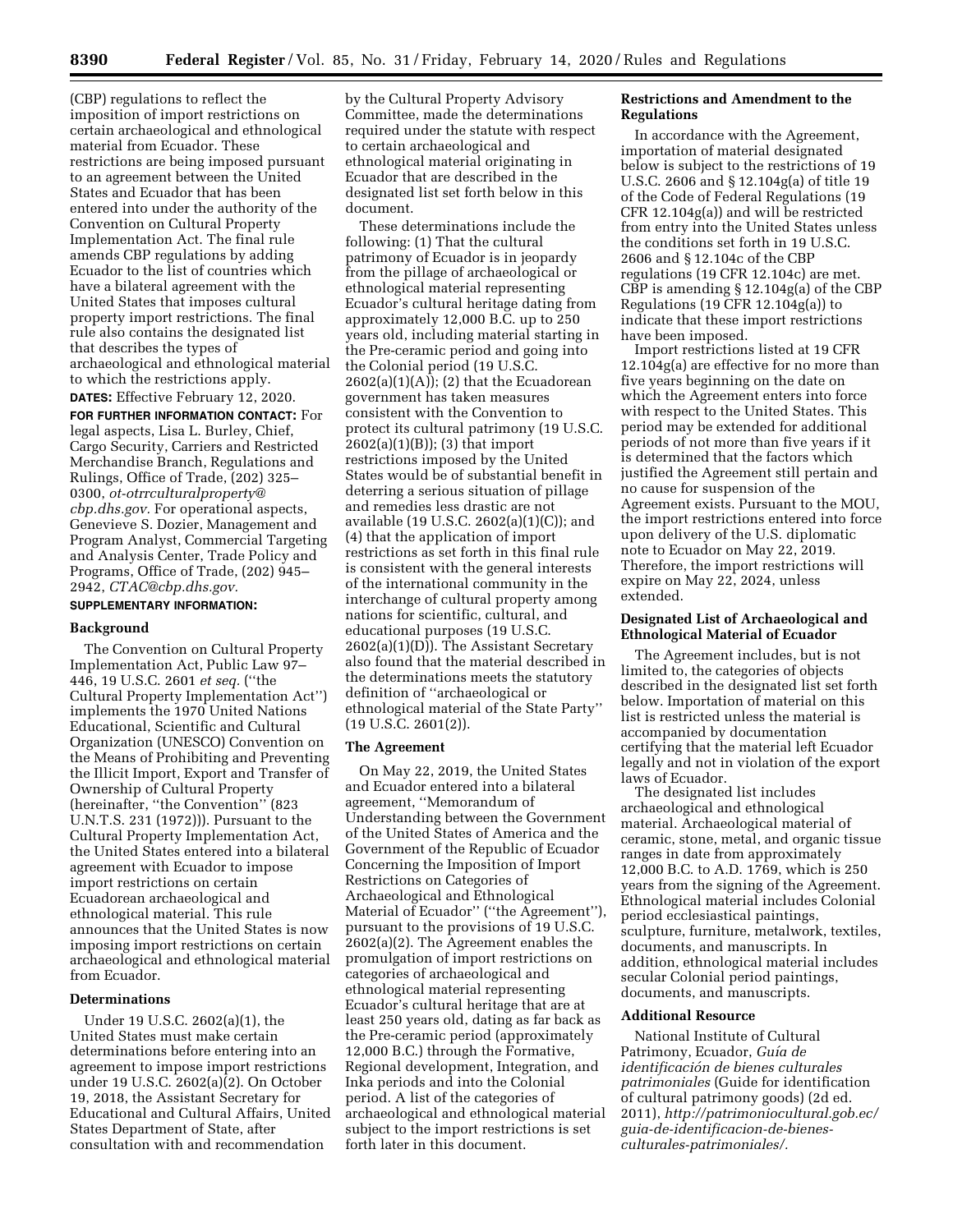#### **Categories of Materials**

- I. Archaeological Material
- A. Stone
- B. Ceramic
- C. Metal
- D. Bone, Shell, and Other Organic Tissue II. Ethnological Material
	- A. Paintings
	- B. Sculpture
	- C. Furniture
	- D. Metalwork
	- E. Textiles
	- F. Documents and Manuscripts

### **I. Archaeological Material**

Archaeological material covered by the Agreement is associated with the diverse cultural groups that resided in this region from the earliest human settlement of the Pre-ceramic period and into the Colonial period (approximately 12,000 B.C. to A.D. 1769).

### *Approximate Chronology of Well-Known Archaeological Styles*

(a) *Pre-ceramic period:* El Cubila´n (12,606 B.C.), Montequinto (11,858 B.C.), Las Mercedes (11,500 B.C.), El Inga (11,000 B.C.), Guagua Canoayacu (9905 B.C.), Gran Cacao (9386 B.C.), Chobshi (9000–6500 B.C.), and Las Vegas (8800–4500 B.C.).

(b) *Formative period:* Valdivia (3800– 1500 B.C.), Mayo Chinchipe (3000–2000 B.C.), Cerro Narrio (2000–400 B.C.), Cotocollao (1800–350 B.C.), Machalilla (1600–800 B.C.), and Chorrera (1000– 100 B.C.).

(c) *Regional development period:* La Tolita (600 B.C.–A.D. 400), Tiaone (600 B.C.–A.D. 400), Bahía (500 B.C.–A.D. 650), Cosanga (500 B.C.–A.D. 1532), Jama Coaque I (350 B.C.–A.D. 100), Upano (300 B.C.–A.D. 500), and Guangala (100 B.C.–A.D. 800).

(d) *Integration period:* Puruha´ (A.D. 300–1500), Cañari (A.D. 400–1500), Atacames (A.D. 400–1532), Jama-Coaque II (A.D. 400–1532), Milagro Quevedo (A.D. 400–1532), Manteño-Huancavilca (A.D. 500–1532), Pasto (A.D. 700–1500), Napo (A.D. 1200–1532), and Caranqui (A.D. 1250–1500).

(e) *Inka period:* A.D. 1470–1532. (f) *Colonial period:* A.D. 1532–1822.

#### *A. Stone*

Early chipped stone tools mark the appearance of the first people to inhabit the region and continued to be used throughout history. Polished stone axes became common in the Formative period. Highly skilled stoneworkers created elaborately carved mortars, figurines, seats, and other items for use in daily and ceremonial life. Examples of archaeological stone objects covered in the Agreement include the following objects:

1. Chipped stone tools—Projectile points and tools for scraping, cutting, or perforating are made primarily from basalt, quartzite, chert, chalcedony, or obsidian and are 5–8 cm long.

2. Polished stone tools—Axes or hoes are typically made in basalt or andesite and are about 12 cm long and 8–9 cm wide with a cutting edge on one end and a flat or slightly grooved edge with ''ears'' on the other side to attach a handle. Some axes have a hole used to attach the handle with cord. Ceremonial axes are highly polished and lack use marks. Hooks, in the shape of small anvils or birds, and weights for spearthrowers (*i.e.,* atlatls) are made from quartzite, chalcedony, and serpentine. Mace heads and stone shields are made from polished stone.

3. Receptacles—Polished stone bowls may be undecorated or decorated with incisions or notches about 10–20 cm in diameter. Mortars made from volcanic rock may be undecorated or carved in the shape of animals, including felines (*e.g.,* Valdivia style mortars).

4. Ornaments—Beads are made of quartz, turquoise, and other stone. Round or oval obsidian mirrors are relatively thin with one unworked side and one polished side. Earrings and ear plugs are made from quartz or obsidian.

5. Figurines—Valdivia style human figurines are small (3–5 cm tall) and range from simple plaques to detailed three-dimensional statuettes. These figurines are made from calcium carbonate and often combine feminine and masculine attributes. Quitu-Chaupicruz monoliths are stone posts up to 90 cm tall with tapered bases topped with anthropomorphic figures.

6. Sculpture—Terminal Valdivia style rectangular or square plaques and blocks are made of white or gray volcanic tuff or other stone with smooth faces or faces decorated with lines or circles depicting human or avian imagery. Manteño style seats are monolithic sculptures with U-shaped seats resting on zoomorphic, anthropomorphic, or undecorated pedestals on a rectangular base.

### *B. Ceramic*

The earliest-known pottery in Ecuador dates to the Formative period (about 4400 B.C.). Highly skilled potters in the region created diverse and elaborate vessels, figurines, sculptural pottery, musical instruments, and other utilitarian and ceremonial items. Ceramics vary widely between archaeological styles. Decorations include paint (red, black, white, green, and beige) or surface decorations such as incisions, excisions, punctations, combing, fingernail marks, corrugations, modelling, etc. Pre-Columbian vessels are never glazed; shiny surfaces are created only by burnishing. Pre-Columbian potters did not use a pottery wheel, so vessels do not have the regular striations or perfectly spherical shapes characteristic of wheel-made pottery. Examples of archaeological ceramic objects covered in the Agreement include the following objects:

1. Vessels—There are three basic types of vessels: Plates, bowls, and jars. Forms and decoration vary among archaeological styles and over time. Some of the most well-known types are highlighted below.

a. Plates have flat or slightly convex bases, occasionally with annular support. Rims are everted, inverted, or vertical, sometimes with zoomorphic modelled appliqué or masks on the exterior. The interior surface is often painted with geometric, anthropomorphic, or zoomorphic designs (*e.g.,* Carchi style plates). Most Inka style plates from Tomebamba have handles and vertical walls without interior paint and some are flat with handles in the form of a bird or llama. Napo culture platters (*fuentes*) often have polychrome designs.

b. Bowls and cups may have everted or inverted rims, and they may have annular or polypod bases. Interior and/ or exterior decorations may be made with incisions, negative painting, iridescent paint, etc. Bowls with pedestal bases are known as *compoteras.* Carchi style *compoteras*  have anthropomorphic and zoomorphic negative paint designs. A *llipta* box or *poporo* is a very small bowl decorated with incisions or paint in round, zoomorphic, or anthropomorphic shapes. [*Note: Llipta* is a mixture of lime and/or ash used when chewing coca leaves.] Related to bowls, cups may have everted rims (*e.g.,* Azuay style and Can˜ ar style cups and Inka *keros*) or inverted rims (*e.g.,* Puruha´ style *timbales*). Milagro-Quevedo style tripod or pedestal bowls known as *cocinas de brujos* sometimes have handles and are often decorated with modelled reliefs of snake heads, toads, serpents, and nude human figures.

c. Jars are globular vessels with short necks, sometimes with exterior decoration on the entire vessel or only on the upper half. Jars sometimes have feet, usually three. Bottles are a type of jar with a long spout attached to the body by a handle. Some bottles have stirrup handles. Some bottles have an interior mechanism that regulates movement of air and liquid to create a whistling sound. Very large jars are called *ca´ntaros. Ca´ntaros* have wide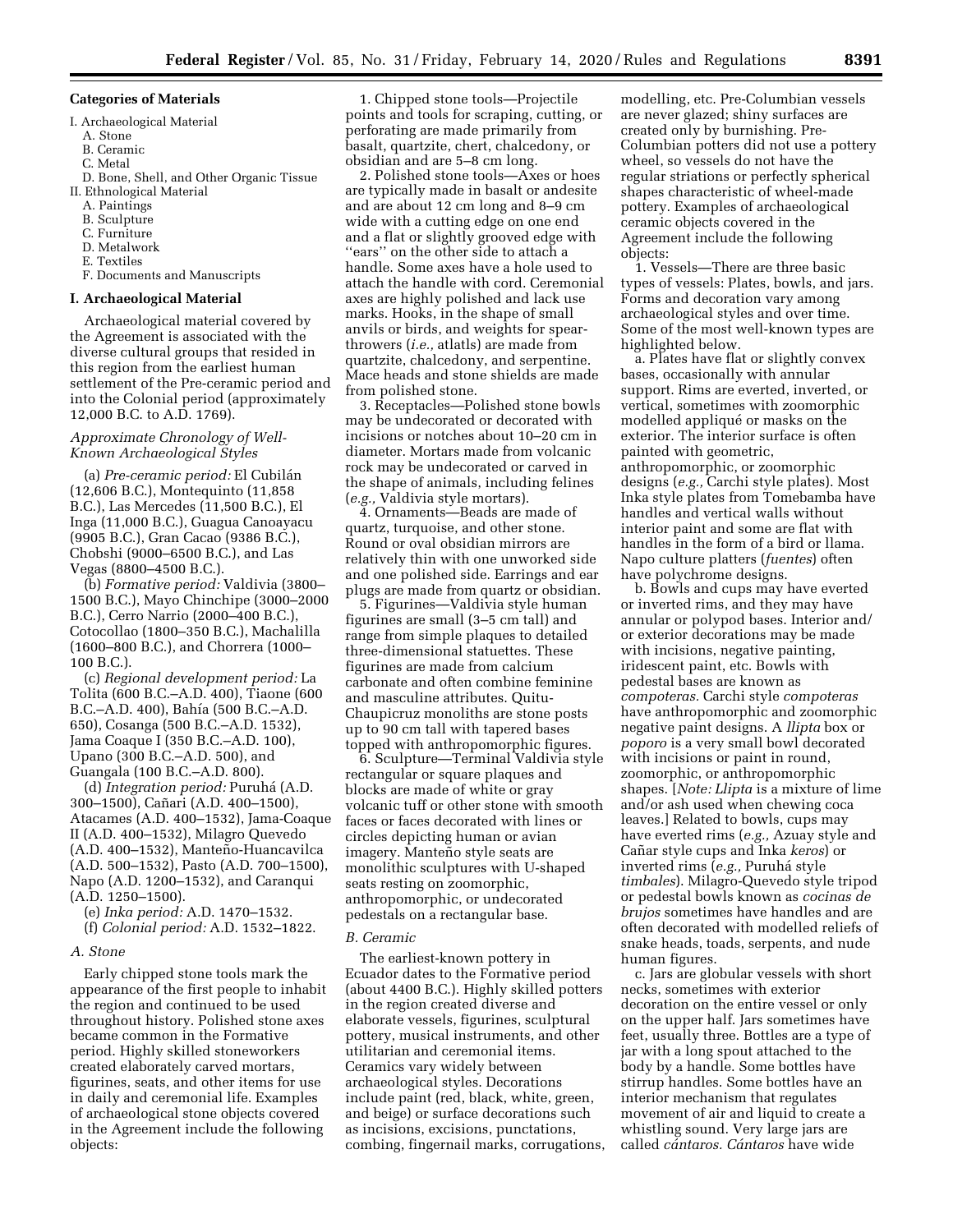mouths and typically have convex or conical bases; in a few cases, bases are flat and small. Carchi style *ca´ntaros* or *botijuelas* are ovoid in shape, have long necks, are decorated with red or negative paint, and sometimes have a modelled human face attached to the neck. Puruha´ style *ca´ntaros* are rounder, with bodies covered in negative paint designs and an everted rectilinear neck that is usually decorated with handles and a modelled human face. *Chicha* jars or *tinajas* are very large, usually undecorated jars. Funerary urns may be various sizes depending on whether they contained skeletal remains or ashes. There are two types of Napo style funerary urns with polychrome decorations: Large, elongated vessels with a bulge at the base and anthropomorphic, ceramic statues. Inka style *arı´balos* have long necks with everted rims and bulging bodies with two handles near the base, a modelled zoomorphic knob near the neck, and a pointed base. Imperial style *arı´balos*  have primarily geometric, polychrome painting. Local style *arı´balos* have the same shape but are roughly made and undecorated.

2. Figurines—Figurine manufacturing was common in pre-Columbian Ecuador. Anthropomorphic figurines are solid or hollow clay with diverse representations of the body. The size of the figurines varies from less than 10 cm tall to statues over 50 cm tall. Some of the best-known types are described below:

a. Valdivia style ceramic ''Venus figures'' are small, female figurines in fired clay with detailed treatment of the torso and head. Machalilla and Chorrera figures are larger (up to 40 cm) and usually mold-made and decorated with white slip and red painted designs with humans (more often women than men) depicted in the nude with arms by the side or slightly raised.

b. Low-relief, mold-made figurines were common, including Chorrera style figurines in zoomorphic and phytomorphic shapes (*e.g.,* squashes, *babacos,* monkeys, canines, opossums, felines, and birds).

c. Guangala style and Jama-Coaque style figurines use modeled clay to depict body adornments or clothing of men and women. Bodies and ornaments may be painted black, green, red, or yellow. Jama-Coaque figurines, some up to 30 cm tall, with abundant molded decorations and rich painting depict individuals' occupations and social statuses (*e.g.,* seated shamans with *llipta*  boxes, farmers with bags of seeds and digging sticks, warriors with helmets, spear-throwers and shields, seated jewelry makers with jewels in their laps,

hunters carrying or slaughtering their prey, masked figures, dancers with wings or fancy dress, and characters in costumes that indicate privileged status).

d. Figurines from Bahía are generally medium-sized (about 25 cm tall). The "giants of Bahía" are up to 50 cm tall and typically depict shaman figures or elite personages seated cross-legged or standing with elaborate attire, adornment, and headdresses. They often exhibit a necklace adorned with a one to three white tusk-like ornaments.

e. Tolita figurines include individuals of high status and representations of daily life as well as anthropomorphic figures with mammal or bird heads. Tolita style heads and small figures without slip and detailed facial expressions are common. Some hollow heads have perforations and may have been suspended from cords, similar to the *tzantzas* (shrunken heads) of the Shuar.

f. Manteño style figurines are standardized with polished, black surfaces, almost always standing and with body adornments. There are some seated figures, including Manteño style incense burners depicting men, apparently entranced, with wide plates on their heads and elaborate incisions depicting body tattoos.

g. Carchi *coquero* figurines depict a seated individual in a hallucinogenic trance with a bulging cheek indicating that the individual is chewing coca. The bulging cheek is also common in Cosanga figurines from Amazonia. Other figurines from Amazonia are rough and their typology is not well known.

3. Musical instruments—During the Integration period, flutes—typically with four finger holes—were common in the northern Sierra. Throughout the coast and highlands, whistles in human or animal form, frequently birds, were common. Ceramic whistles in the form of sea shells (sometimes called *ocarinas*) are often decorated with geometric, anthropomorphic, and zoomorphic designs.

4. Masks—Human and zoomorphic masks made of clay, shell, and metal with varied facial expressions were common in pre-Columbian Ecuador. Many masks have small holes along the upper edge so that they can be suspended as pectorals. Rectangular, clay plaques depicting humans, sometimes in erotic motifs, have similar holes for suspension.

5. Stamps—Stamps are made from solid clay, including cylindrical roller stamps and flat stamps with a small handle on one side. Low relief geometric designs include stylized anthropomorphic, phytomorphic, and

zoomorphic motifs. Small conical clay spindle whorls called *torteros* or *fusaiolas* have similar designs and a hole in the middle to be attached to a spindle.

6. Beads—Beads are small round pieces of ceramic with polished edges and a hole in the center.

7. Graters—Graters are long thin plates, often in the shape of a fish, with a concentration of embedded sharp stones on one side for scraping or grating. Some scrapers lack embedded stones but are decorated with deep incisions in the scraping surface. Bowls occasionally contain embedded scraping stones.

8. Neck rests—Bahía style and Jama-Coaque style neck rests, called *descansanucas,* are made from a slightly concave, rectangular, ceramic slab resting on a pedestal made from a flat slab of the same size supporting columns or a wide pillar in the shape of a house or human face.

9. House models—House models, or *maquetas,* from the coastal region have slightly concave roofs and walls that rest on a base that contains stairs and, sometimes, human figures guarding the entrance. In some cases, the interior columns supporting the roof are visible. These are typically found in the Jama-Coaque and La Tolita cultures, and many of them are functioning bottle forms used in drinking rituals. In the northern highlands, models of round houses represent typical domestic structures of the region.

#### *C. Metal*

Objects of gold, platinum, silver, copper, and tumbaga (an alloy of copper and gold) were common in pre-Columbian Ecuador. Several pre-Columbian cultures practiced metalwork on the coast (*e.g.,* Guangala, Bahía, Jama-Coaque, La Tolita, Manteño and Milagro-Quevedo), in the highlands (e.g., Capulí, Piartal, Puruhá and Cañari), and in Amazonia (e.g., Cosanga). The Inka introduced bronze, an alloy of copper and tin. Metallurgists were skilled at creating alloys and goldand copper-plating. Objects were made by using melted metal or hammering metal sheets. Parts of compound objects were made separately and assembled mechanically. Examples of archaeological metal objects covered in the Agreement include the following objects:

1. Tools—Chisels are flat copper strips about 7 cm long and are beveled on one end. Copper needles vary in size from 3 to 8 cm long. There are also copper fish hooks, cylindrical punches, and long-handled spoons. Functional copper axes are similar in shape to stone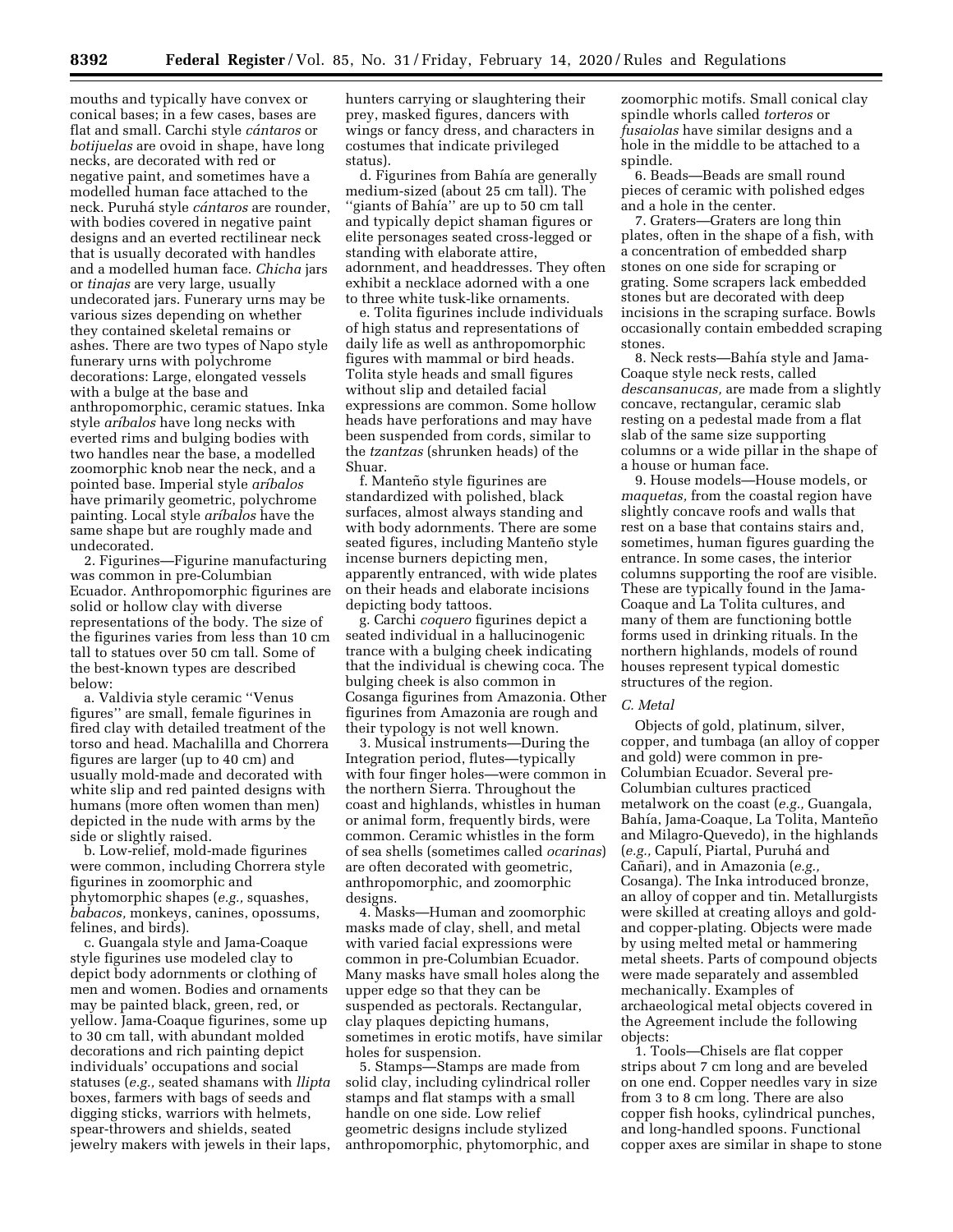axes. Ceremonial copper axes lack a cutting edge, are sometimes silver plated, and are decorated on both faces in high and low relief, often in geometric designs.

A *tumi* is a type of axe with a long handle and a semicircular or rectilinear blade. Axe-monies (*hachas monedas*) are thin, axe-shaped sheets of arsenical copper that are 7–8 cm long and often found in bundles or carefully grouped.

2. Body ornaments—Copper ear piercers may have a hollow handle to facilitate insertion of the post. Gold, silver, and copper crowns and diadems are decorated with engraved or embossed designs. Pre-Columbian people in the region used a wide variety of nose ornaments including oval or circular plates open at the top for insertion into the nasal septum, ornaments with tubular bodies, and scroll or zoomorphic ornaments. Solid or hollow ear ornaments, sometimes with hanging decorations, and labrets are also common. Concave copper disc pectorals with embossed human faces often have holes at the mouth suggesting the existence of a tongue that would have functioned as a rattle. Ornamental clothing pins (*tupos* or *tupus*) made of copper, silver, and gold are topped with a circular or semicircular plate. Gold masks are made of embossed thin gold sheets. Some masks are a single piece of gold, others have additional elements such as diadems, pendants, and platinum eyes. Necklaces vary and often combine metal, *Spondylus* shell, and semi-precious stones.

3. Weapons—Bronze star-shaped mace heads typically have six points. Spear or lance points are made from silver sheets rolled into cones leaving a hole for the shaft. Manteño style spear or lance points have a hollow, cylindrical stem to attach the shaft. Gold and silver helmets were made for highranking individuals or ceremonial use.

4. Figurines—Small Inka style figurines depict male, female, and animal figures in solid gold or silver.

## *D. Bone, Shell, and Other Organic Tissue*

Ceremonial use and trade of *Spondylus princeps,* a bivalve mollusk native to the coastal Pacific Ocean from modern Panama to the Gulf of Guayaquil, began during the Formative period. Although preservation of organic material is poor in most of Ecuador, utilitarian tools, instruments, and body ornaments made in bone, shell, and other materials may be found. Examples of archaeological organic objects covered in the Agreement include the following objects:

1. Tools—Sharp bone awls are made from long bones and are often fired to strengthen them. Various bone tools used for weaving include spatulas, needles, combs, shuttles, pick-up sticks, etc. Ritual long-handled spoons are made from bone. Spoons also are made from shell. Shell fish hooks are 3–5 cm in diameter.

2. Musical instruments—Flutes and whistles with a single finger-hole are made from bone. Large gastropod sea shells (*e.g., Strombus* sp.) were used as trumpets beginning in Early Valdivia times (around 3000 B.C.).

3. Body ornaments—Ornamental clothing pins (*tupos* or *tupus*) made from bone usually are topped with a zoomorphic ornament. Shell bracelets, nose rings, and small earrings are common. *Ucuyayas* are human figures made from *Spondylus* shell.

4. Human remains—Skeletal remains, soft tissue, and ash from the human body may be preserved in burials and other contexts.

#### **II. Ethnological Material**

Ethnological material covered by the Agreement includes Colonial period ecclesiastical paintings, sculpture, furniture, metalwork, textiles, documents, and manuscripts. In addition, ethnological material includes secular Colonial period paintings, documents, and manuscripts. Quito School artists incorporated into mostly religious art of the Catholic Church particularities of the Andes such as local costumes, indigenous customs, local flora and fauna, and placement within the Andean countryside or cities.

#### *A. Paintings*

Colonial period paintings are made on canvas, copper, marble, or wood panels. Pigments are typically made from pulverized minerals mixed with linseed or almond oil. Early 16th-century paintings use muted color palates of reddish browns and grays. By the 18th century, paintings display greater movement, illumination, and color, including intense blues, reds, and greens. Some paintings are decorated with gold leaf rays, stars, or floral designs. Most paintings are anonymous works, but a few are signed. Examples of ethnological paintings covered in the Agreement include, but are not limited to, the following objects:

1. Colonial period ecclesiastical paintings—Ecclesiastical paintings depict religious subjects including Christ, saints, virgins, angels, bishops, popes, and others.

2. Colonial period secular paintings— Secular paintings include landscapes, portraits, allegorical paintings, and

*casta* paintings depicting racial classifications used in the Spanish colonial empire.

## *B. Sculpture*

Ecclesiastical sculpture from the Colonial period includes images of religious content carved in wood during the 16th, 17th, and 18th centuries. Sculpture may also incorporate silver, gold, bronze, gesso, vegetal ivory (*tagua*), ivory, porcelain, glass eyes, or human hair. Quito School artists produced the finest and most soughtafter sculpture in Colonial period Latin America. Quito School 18th-century sculptures are the most famous, including works by Manuel Chili, also known as Caspicara. Examples of ethnological sculpture covered in the Agreement include, but are not limited to, the following objects:

1. Ecclesiastical statues— Ecclesiastical statues carved in wood represent virgins, saints, crucified Christ, baby Jesus, angels and archangels, and figures for nativity scenes. The images are usually life-size. Most statues include the body, face, hands, and clothing sculpted in wood. To give the flesh a luminescent, life-like appearance, artists used the technique of *encarnacio´n,* a process of painting, varnishing, and sanding the sculpture several times. Clothing is decorated in high relief using techniques such as graffito and *estofado* that includes layering of paint, lacquer, and gold or silver leaf. Other statues include only carved face and hands attached to a simple wood frame that is covered in robes made from fabric, brocade, or cloth stiffened with gum or paste. Most statues have silver accessories; in the case of the Virgin Mary, these accessories may be halos or *coronas,*  small hearts crossed by a dagger, or earrings or other jewelry.

2. Ecclesiastical relief carvings—Low reliefs or nearly flat sculptures depict saints.

3. Portable altars or triptychs—Small altars of gilded wood or differentcolored wood close like boxes, and smaller religious sculptures are stored inside.

#### *C. Furniture*

Colonial period ecclesiastical furniture was created by teams of designers, carpenters, cabinetmakers, and craftspeople specializing in leather, veneers, or inlaid wood. Additionally, these teams of artisans included carvers, weavers, bronze smiths, locksmiths, and artistic blacksmiths. Examples of ecclesiastical ethnological furniture covered in the Agreement include, but are not limited to, the following objects: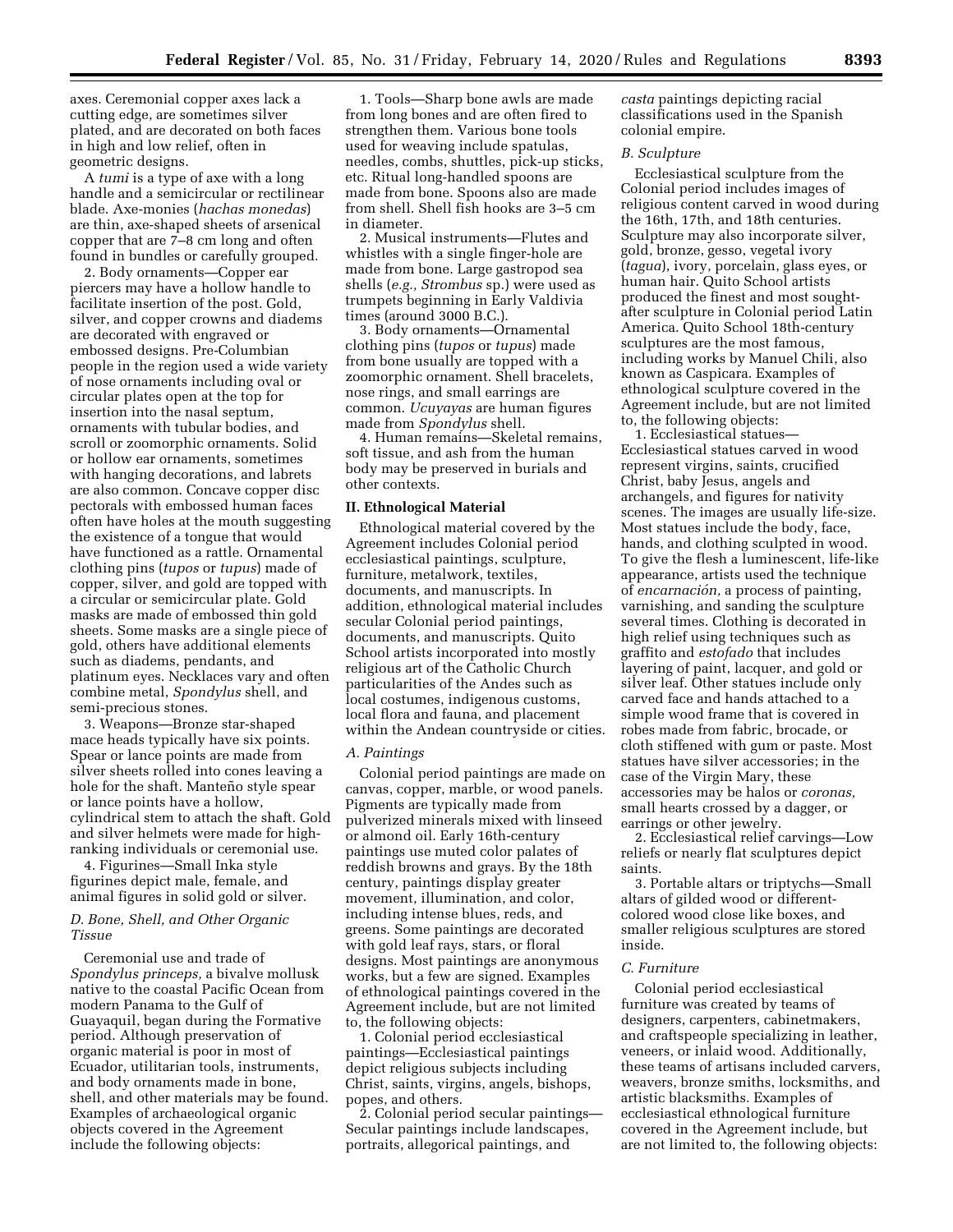1. Altarpieces or *retablos*—Elaborate ornamental structures placed behind the altar include attached paintings, sculptures, or other religious objects.

2. Reliquaries and coffins—Containers made from wood, glass, or metal hold and exhibit sacred objects or human remains.

3. Church furnishings—Furnishings used for liturgical rites include pulpits, tabernacles, lecterns, confessionals, pews, choir stalls, chancels, baldachins, and palanquins.

### *D. Metalwork*

Colonial period ecclesiastical objects made of silver, gold, and other metals were crafted in silversmiths' workshops for use in religious ceremonies. Designs relate to the Eucharist, such as the Lamb of God, a fish, a dove, a cross, fruit, and vine leaves. These ecclesiastical metal objects incorporate precious stones and jewels. Examples of ecclesiastical ethnological metalwork covered in the Agreement include, but are not limited to, the following objects:

1. Sacred vessels—Pyxes, goblets, chalices, and patens were commonly used for religious ceremonies. Urns and *custodia* (monstrances) were used to display the communion wafer.

2. Altar furnishings—Candlesticks, candelabra, and processional or stationary crosses were used in religious ceremonies. Decorative plaques were affixed to altars.

3. Statue accoutrements—Crowns, radiations, wings, garment pins, and jewelry adorned many ecclesiastical statues.

### *E. Textiles*

Textiles used to perform religious services are often made from fine cotton or silk and may be embroidered with metallic or silk thread, brocades, prints, lace, fabrics, braids, and bobbin lace. Examples of textiles covered in the Agreement include, but are not limited to, the following objects:

1. Religious vestments—Garments worn by the priest and/or other ecclesiastics include cloaks, tunics, surplices, chasubles, dalmatics, albs, amices, stoles, maniples, cinctures, rochets, miters, bonnets, and humeral veils complemented by the so-called *blancos* or ''whites.''

2. Coverings and hangings—Textiles used for liturgical celebrations include altar cloths, towels, and tabernacle veils.

### *F. Documents and Manuscripts*

Original handwritten texts or printed texts of limited circulation made during the Colonial period are primarily on paper, parchment, and vellum. They include books, single folios, or collections of related documents bound with string. Documents may contain a wax, clay, or ink seals or stamps denoting a public or ecclesiastical institution. Seals may be affixed to the document or attached with cords or ribbons. Because many of these documents are of institutional or official nature, they may have multiple signatures, denoting scribes, witnesses, and other authorities. Documents are generally written in Spanish, but may be composed in an indigenous language such as Quichua. Examples of ethnological documents and manuscripts covered in the Agreement include, but are not limited to, the following objects:

1. Colonial period ecclesiastical documents and manuscripts—These include religious texts, hymnals, and church records.

2. Colonial period secular documents and manuscripts—These include, but are not limited to, notary documents (*e.g.,* wills, bills of sale, contracts) and documents of the city councils, Governorate of New Castile, Royal Audience of Quito, Viceroyalty of Peru, Viceroyalty of New Granada, or the Council of the Indies.

## **Inapplicability of Notice and Delayed Effective Date**

This amendment involves a foreign affairs function of the United States and is, therefore, being made without notice or public procedure (5 U.S.C. 553(a)(1)). For the same reason, a delayed effective date is not required under  $\bar{5}$  U.S.C. 553(d)(3).

### **Regulatory Flexibility Act**

Because no notice of proposed rulemaking is required, the provisions of the Regulatory Flexibility Act (5 U.S.C. 601 *et seq.*) do not apply.

### **Executive Orders 12866 and 13771**

CBP has determined that this document is not a regulation or rule subject to the provisions of Executive Order 12866 or Executive Order 13771 because it pertains to a foreign affairs function of the United States, as described above, and therefore is specifically exempted by section 3(d)(2) of Executive Order 12866 and section 4(a) of Executive Order 13771.

### **Signing Authority**

This regulation is being issued in accordance with 19 CFR 0.1(a)(1) pertaining to the Secretary of the Treasury's authority (or that of his/her delegate) to approve regulations related to customs revenue functions.

## **List of Subjects in 19 CFR Part 12**

Cultural property, Customs duties and inspection, Imports, Prohibited merchandise, Reporting and recordkeeping requirements.

# **Amendment to CBP Regulations**

For the reasons set forth above, part 12 of title 19 of the Code of Federal Regulations (19 CFR part 12) is amended as set forth below:

# **PART 12—SPECIAL CLASSES OF MERCHANDISE**

■ 1. The general authority citation for part 12 and the specific authority citation for § 12.104g continue to read as follows:

**Authority:** 5 U.S.C. 301; 19 U.S.C. 66, 1202 (General Note 3(i), Harmonized Tariff Schedule of the United States (HTSUS)), 1624.

\* \* \* \* \* Sections 12.104 through 12.104i also issued under 19 U.S.C. 2612;

\* \* \* \* \*

■ 2. In § 12.104g, the table in paragraph (a) is amended by adding Ecuador to the list in alphabetical order to read as follows:

### **§ 12.104g Specific items or categories designated by agreements or emergency actions.**

 $(a) * * * *$ 

| State party | Cultural property |                                                                                                                                                                                                                                                                                                        |  |  |  | Decision No. |
|-------------|-------------------|--------------------------------------------------------------------------------------------------------------------------------------------------------------------------------------------------------------------------------------------------------------------------------------------------------|--|--|--|--------------|
| Ecuador     |                   | Archaeological and ethnological material representing Ecuador's cultural heritage that is at least CBP Dec. 20–03.<br>250 years old, dating from the Pre-ceramic (approximately 12,000 B.C.), Formative, Regional<br>development, Integration, Inka periods and into the Colonial period to A.D. 1769. |  |  |  |              |
|             |                   |                                                                                                                                                                                                                                                                                                        |  |  |  |              |